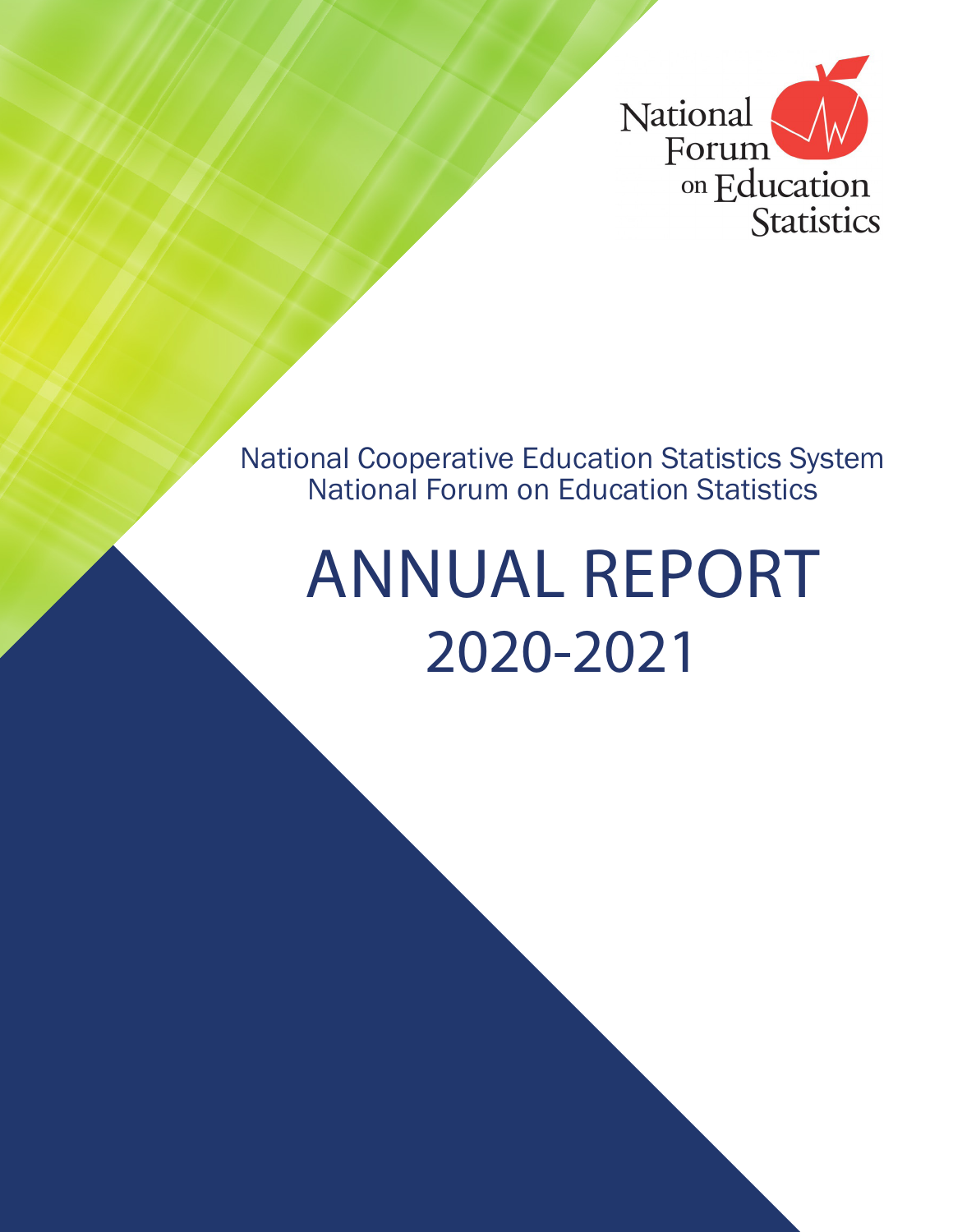## Forum Officers, 2020-2021

Chairperson: Dean Folkers, Nebraska Department of Education Vice Chair: Marilyn King, Bozeman School District #7 (MT) Past Chair: Allen Miedema, Northshore School District (WA)

## Standing Committees

National Education Statistics Agenda Committee (NESAC) Chair: Cheryl L. VanNoy, Saint Louis Public Schools (MO) Vice Chair: Gunes Kaplan, Nevada Department of Education

Policies, Programs, and Implementation Committee (PPI) Chair: Bradley McMillen, Wake County Public School System (NC) Vice Chair: Linda Jenkins, Arkansas Department of Education

#### Technology Committee (TECH)

Chair: DeDe Conner, Kentucky Department of Education Vice Chair: Dawn Gessel, Putnam County Schools (WV)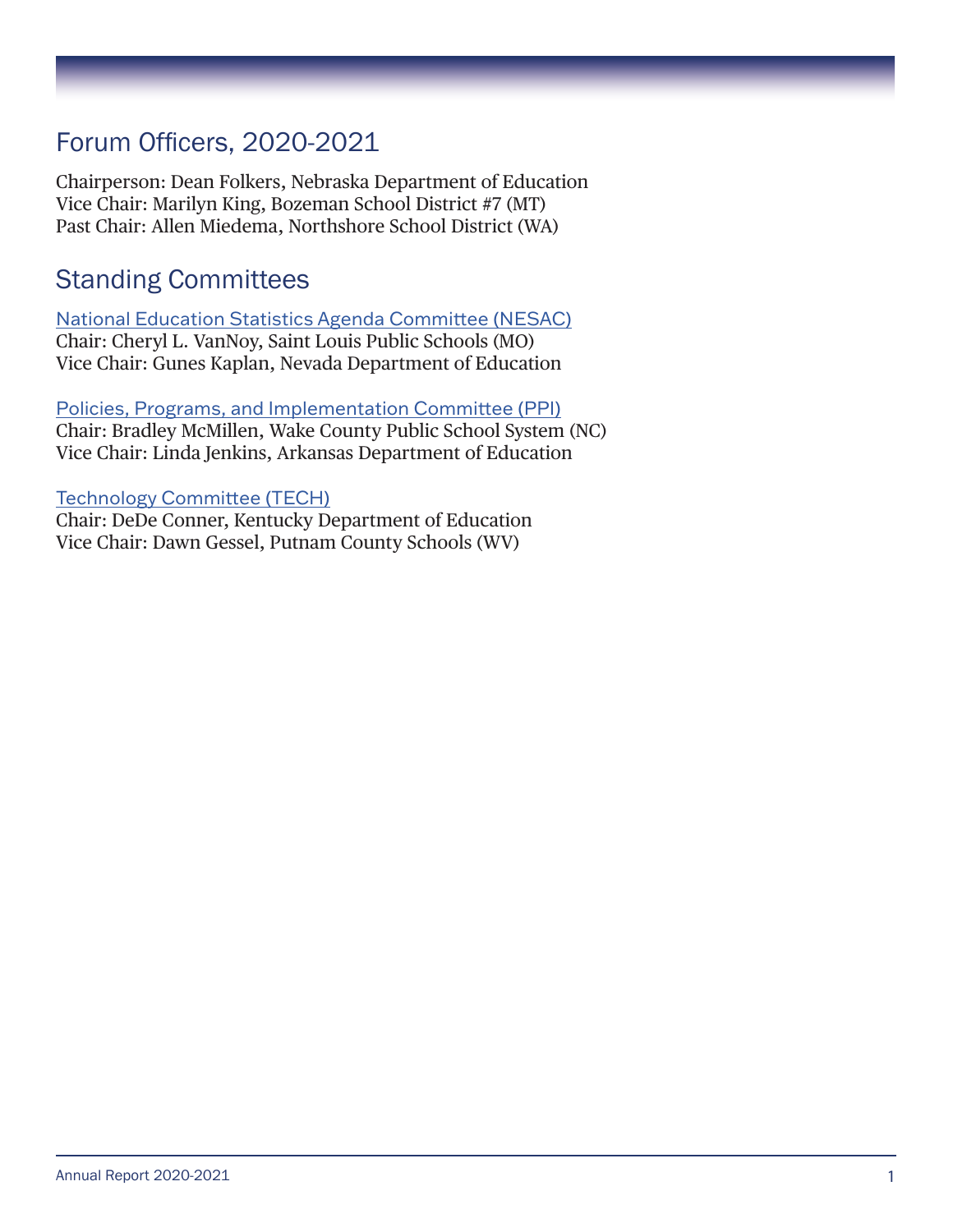## Completed Working Groups, Publications, and Other Resources

*[Forum Guide to Strategies for Education Data Collection and Reporting \(SEDCAR\)](https://nces.ed.gov/forum/pub_2021013.asp)*

Purpose: The SEDCAR Working Group created this resource to provide timely and useful best practices for education agencies that are interested in designing and implementing a strategy for data collection and reporting, focusing on these as key elements of the larger data process. It builds upon the 1991 Forum resource *[Standards for Education Data Collection and Reporting](https://nces.ed.gov/forum/pub_1991_92022.asp)*. This new resource is designed to be relevant to the state and local education agencies (SEAs and LEAs) of today, in which data are regularly collected for multiple purposes, and data collection and recording may be conducted by many different individuals within an agency.

Georgia Hughes-Webb (Chair), West Virginia Department of Education Laura Boudreaux, Louisiana Department of Education DeDe Conner, Kentucky Department of Education Brenda Dixon, Illinois State Board of Education Kathi Grossenbacher, Kansas State Department of Education Laura Hansen, Metro Nashville Public Schools (TN) Rachel Johnson, Loudoun County Public Schools (VA) Peggy Jones, Pasco County Schools (FL) Jan Petro, Colorado Department of Education Emily Rang, formerly of the Washington State Office of Superintendent of Public Instruction Andre Smith, Florida Department of Education

Consultant: Bridget Thomas, Quality Information Partners Project Officer: Ghedam Bairu, National Center for Education Statistics

#### *[School Courses for the Exchange of Data \(SCED\) Uses and Benefits](https://nces.ed.gov/forum/pub_2021023.asp)*

Purpose: The SCED Working Group developed this resource to provide a brief overview of SCED, highlight the research application and benefits of SCED to users, and illustrate SCED uses with case studies. SCED is a voluntary, common classification system for prior-to-secondary and secondary school courses. It can be used to compare course information, maintain longitudinal data about student coursework, and efficiently exchange coursetaking records. SCED is a free resource intended for federal, state, and local education agencies.

Susan Williams (Chair), Virginia Department of Education Ken Hutchins, Brandywine School District (DE) Marilyn King, Bozeman School District #7 (MT) Rachel Kruse, Iowa Department of Education Kristina Martin, Macomb Intermediate School District (MI) Raymond Martin, Connecticut State Department of Education Karen Millette, Minnesota Department of Education Demi Moon, Sioux Falls School District (SD) Jan Petro, Colorado Department of Education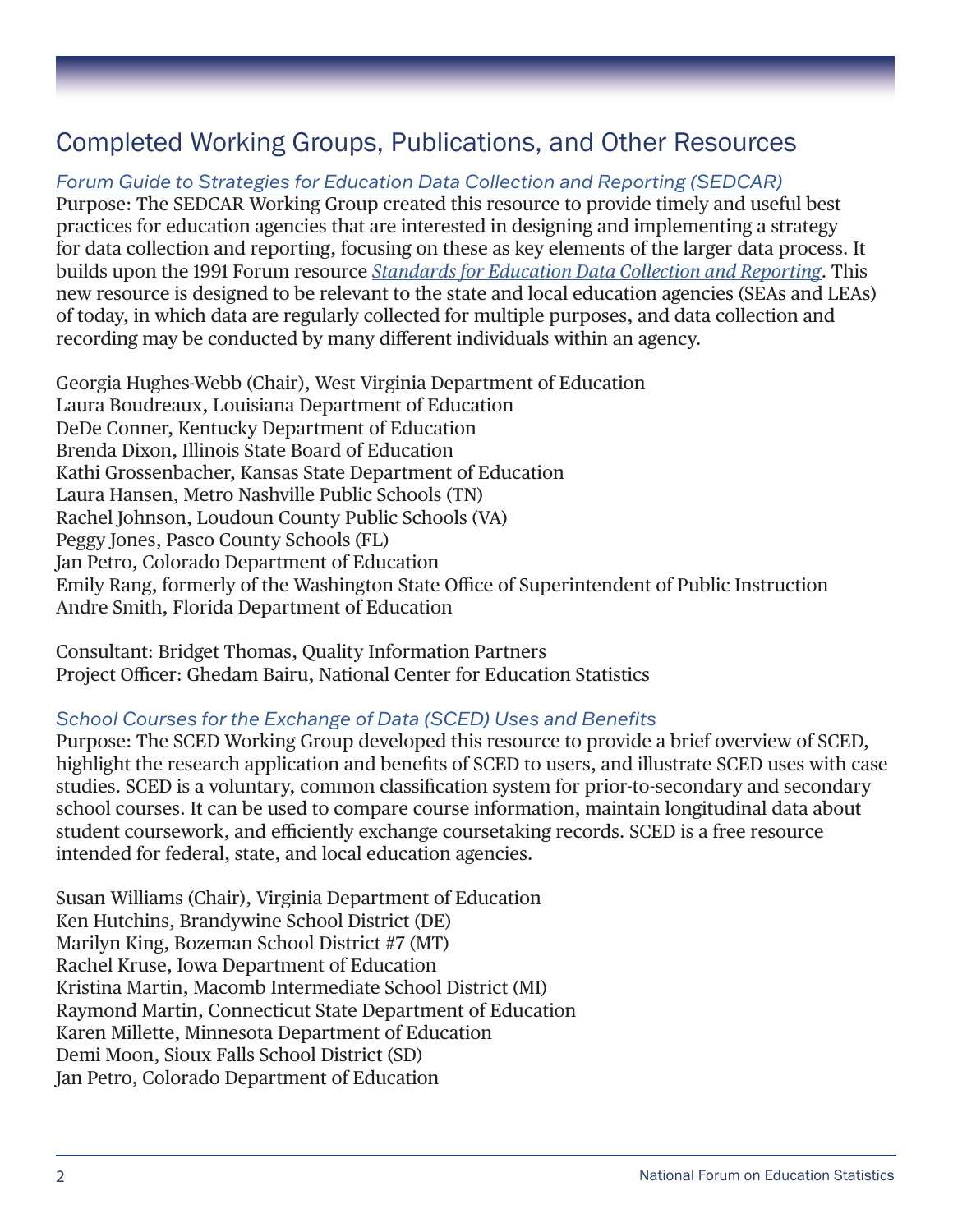Robin Utz, U.S. Department of Education Jonathan Wiens, Oregon Department of Education

Consultants: Beth Young and Alexandra Henning, Quality Information Partners Project Officer: Ghedam Bairu, National Center for Education Statistics

#### *[Forum Video: SCED Finder](https://nces.ed.gov/forum/sced_videos.asp)*

Purpose: The SCED Working Group developed this video to introduce the SCED Finder resource. [SCED Finder](https://nces.ed.gov/scedfinder) is an online tool that helps users quickly and efficiently identify SCED codes, add elements, and save downloadable lists of courses. The video is the fourth in a series; the first video introduced SCED, the second explained the coding elements that structure SCED and how those elements can be used, and the third highlighted six resources that communicate information about SCED. The videos and SCED Finder are all available at <https://nces.ed.gov/forum/SCED.asp>.

#### *[Forum Guide to Attendance, Participation, and Engagement Data in Virtual and Hybrid](https://nces.ed.gov/forum/pub_2021058.asp)  [Learning Models](https://nces.ed.gov/forum/pub_2021058.asp)*

Purpose: The Attendance, Participation, and Engagement Working Group developed this new resource as a companion publication to the 2018 *[Forum Guide to Collecting and Using Attendance](https://nces.ed.gov/forum/pub_2017007.asp)  [Data](https://nces.ed.gov/forum/pub_2017007.asp)*, drawing upon the information included in that resource and incorporating lessons learned by SEAs and LEAs during the coronavirus disease (COVID-19) pandemic. The information is intended to assist agencies in responding to the current need for these data, as well as future scenarios, such as courses with blended/hybrid learning models or natural disaster situations in which extended virtual education is required.

Jan Petro (Co-chair), Colorado Department of Education Cheryl L. VanNoy (Co-chair), Saint Louis Public Schools (MO) Ruth Calvo, Commonwealth of the Northern Mariana Islands Public School System Dena Dossett, Jefferson County Public Schools (KY) Charlotte Ellis, Maine Department of Education Jan Fukada, formerly of the Hawaii State Department of Education Laura Hansen, Metro Nashville Public Schools (TN) Carmen Jordan, Arkansas Department of Education Rachel Kruse, Iowa Department of Education Anita Larson, formerly of the Minnesota Department of Education Zenaida Napa Natividad, Guam Department of Education Ellis Ott, Fairbanks North Star Borough School District (AK) Linda Rocks, Bossier Parish Schools (LA)

Consultant: Bridget Thomas, Quality Information Partners Project Officer: Adam Todd, National Center for Education Statistics

#### *Forum Guide to Virtual Education Data: A Resource for Education Agencies*

Purpose: The Virtual Education Working Group developed this resource to assist agencies with collecting data in virtual education settings, incorporating the data into governance processes and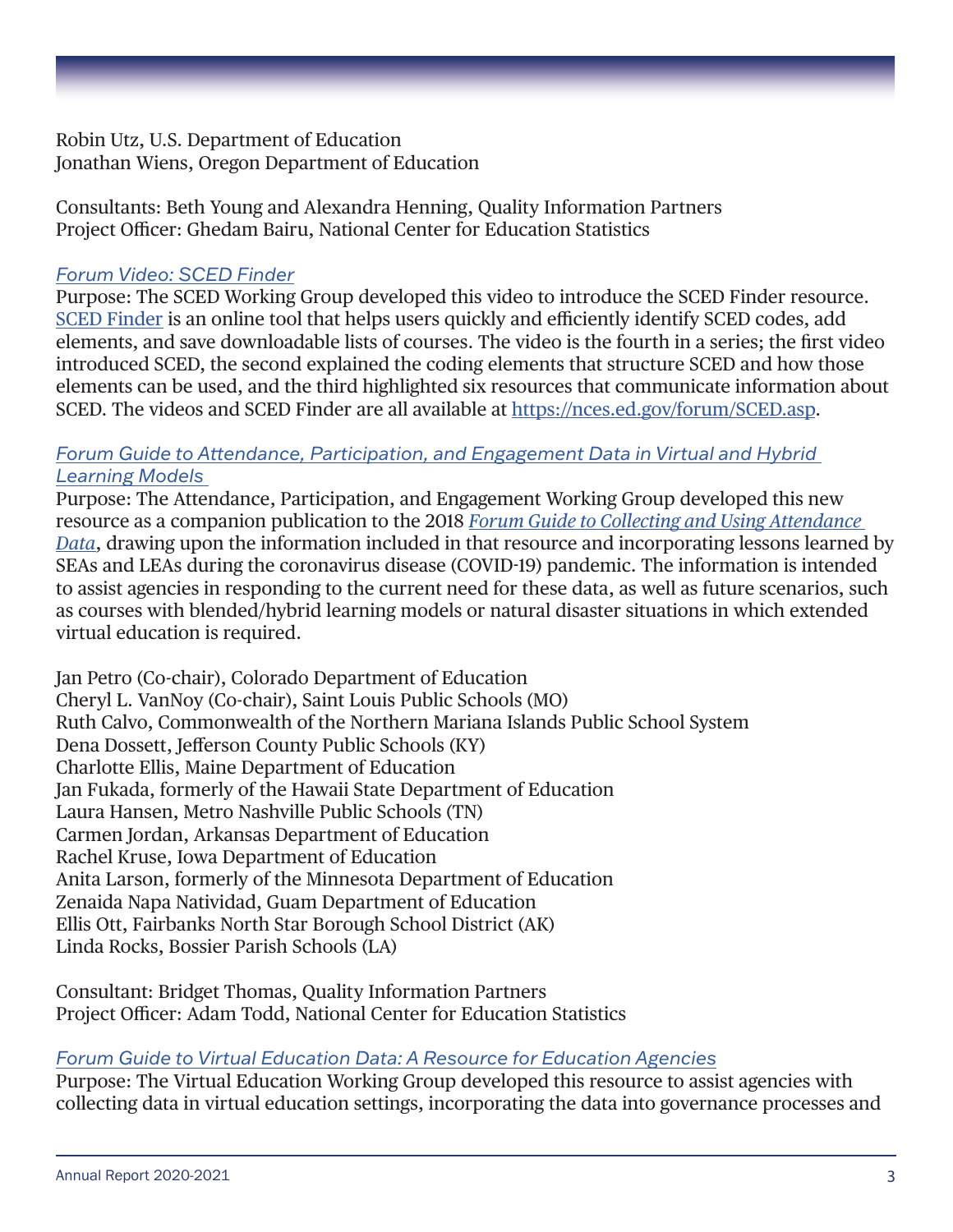policies, and using the data to improve virtual education offerings. This resource builds upon the 2016 resource *[Forum Guide to Elementary/Secondary Virtual Education Data](https://nces.ed.gov/forum/pub_2016095.asp)*, reflects lessons learned by the education data community during the COVID-19 pandemic, and provides recommendations that will help agencies collect and use virtual education data.

Jay Pennington (Chair), Iowa Department of Education Aaron Brough, Utah State Board of Education Kristen DeSalvatore, New York State Education Department Ken Hutchins, Brandywine School District (DE) Peggy Jones, Pasco County Schools (FL) Marilyn King, Bozeman School District #7 (MT) Adrian L. Peoples, Delaware Department of Education Kris Williams, Blytheville School District (AR) William Witkowsky, Illinois State Board of Education

Consultant: Elizabeth Lieutenant, Quality Information Partners Project Officer: Ghedam Bairu, National Center for Education Statistics

#### *Forum Guide to Staff Records*

Purpose: The Staff Records Working Group designed this resource to help education agencies effectively collect and manage staff data, protect the privacy of staff data, and ensure that requests for data access and data releases are managed appropriately. The guide builds on information from the 2000 publication, *[Privacy Issues in Education Staff Records: Guidelines for Education](https://nces.ed.gov/forum/pub_2000363.asp)  [Agencies](https://nces.ed.gov/forum/pub_2000363.asp)* and reflects how agencies have responded to changes in staff data over time. It includes a discussion of types of staff records, updated best practices for data collection and management, and case studies from SEAs and LEAs.

Dawn Gessel (Chair), Putnam County Schools (WV) Shuwan Chiu, Illinois State Board of Education DeDe Conner, Kentucky Department of Education Larry Fruth II, Access 4 Learning Marilyn King, Bozeman School District #7 (MT) John Lindner, South Washington County Schools (MN) Raymond Martin, Connecticut State Department of Education Zenaida Napa Natividad, Guam Department of Education Lee Rabbitt, Pawtucket School Department (RI) Annette Severson, Colorado Department of Education Cheryl L. VanNoy, Saint Louis Public Schools (MO)

Consultants: Kristina Dunman and Andrew Scott Pyle, Quality Information Partners Project Officer: Ghedam Bairu, National Center for Education Statistics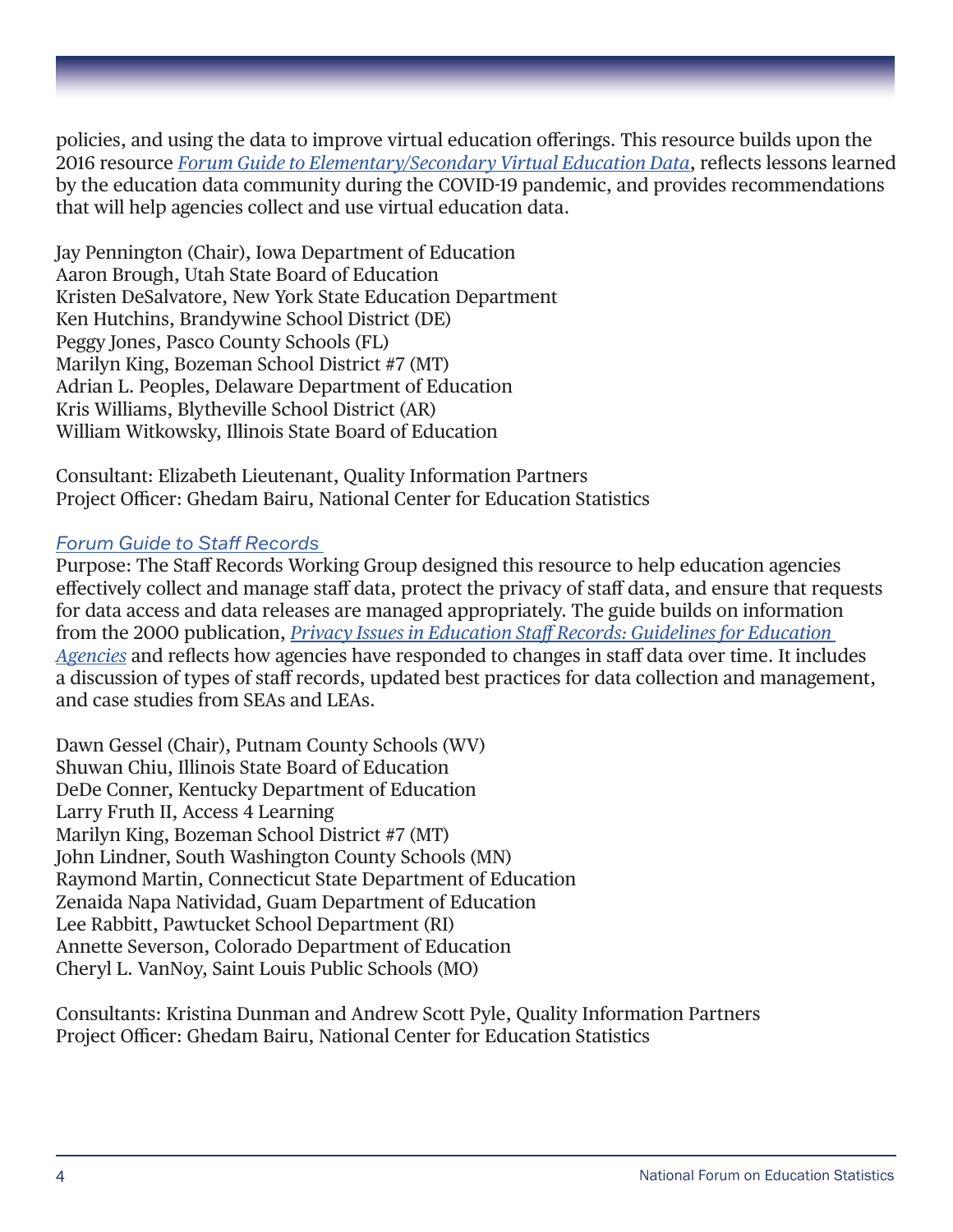# Current Working Groups and Projects

#### Metadata Working Group

Purpose: The Metadata Working Group is developing a new resource to provide timely and useful best practice information on metadata, including information on how metadata can help manage data complications, improve data quality, and resolve data anomalies. This publication builds on and updates the 2009 resource *[Forum Guide to Metadata: The Meaning Behind Education Data](https://nces.ed.gov/forum/pub_2009805.asp)*. It is intended to assist agencies in using metadata to document operational changes that impact data.

Georgia Hughes-Webb (Chair), West Virginia Department of Education Laura Boudreaux, Louisiana Department of Education Matthew Danzuso, Ohio Department of Education Brenda Dixon, Illinois State Board of Education Stephen Gervais, San Bernardino City Unified School District (CA) Dawn Gessel, Putnam County Schools (WV) Ryan Kuykendall, DeSoto County Schools (MS) Rose LeRoy, New York State Education Department Rich Nye, Ogden School District (UT) Melanie Stewart, Milwaukee Public Schools (WI) Debbie Yedlin, Arizona Department of Education

Consultants: Kristina Dunman and Andrew Scott Pyle, Quality Information Partners Project Officer: Ghedam Bairu, National Center for Education Statistics

#### ED*Facts* Modernization Working Group

Purpose: The ED*Facts* Modernization Working Group was convened to provide feedback on the potential plans of the U.S. Department of Education (ED) to modernize ED*Facts*, and provide information on how SEAs map their student information systems (SISs) to federal reporting requirements. The working group will provide ED with written feedback from SEAs on its plans to modernize ED*Facts*. It will also provide feedback on how SISs map to ED's federal data reporting requirements, allowing for ED to use modernization tools that have the correct definitions and foundations.

DeDe Conner (Chair), Kentucky Department of Education Laura Boudreaux, Louisiana Department of Education Kristen DeSalvatore, New York State Education Department Charlotte Ellis, Maine Department of Education Georgia Hughes-Webb, West Virginia Department of Education John Keller, Indiana Department of Education Linda Roska, Texas Education Agency Barbara Timm, National Center for Education Statistics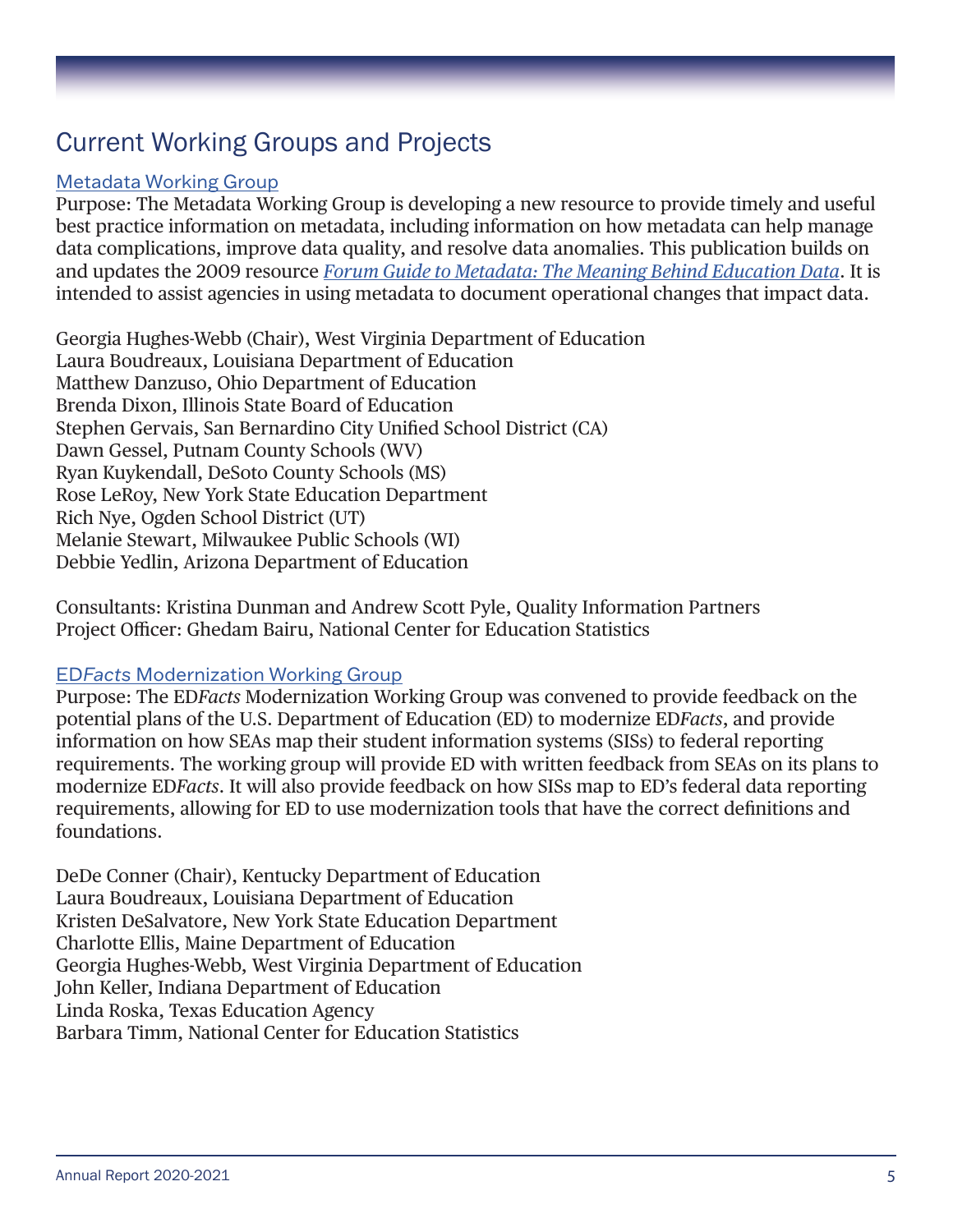Jonathan Wiens, Oregon Department of Education Kelly Worthington, National Center for Education Statistics Debbie Yedlin, Arizona Department of Education

Consultant: Beth Young, Quality Information Partners Project Officer: Ghedam Bairu, National Center for Education Statistics

#### SCED Working Group

Purpose: SCED provides voluntary, common course codes for prior-to-secondary and secondary school courses that can be used to compare course information, maintain longitudinal data about student coursework, and efficiently exchange coursetaking records. The SCED Working Group is tasked with reviewing and revising SCED to ensure that it is up to date and accurate, while also maintaining the established structure and integrity of the course codes. The working group is collaborating with subject matter experts and SCED users to review and update existing courses and identify new courses for SCED Version 9.

Susan Williams (Chair), Virginia Department of Education Ken Hutchins, Brandywine School District (DE) Marilyn King, Bozeman School District #7 (MT) Rachel Kruse, Iowa Department of Education Kristina Martin, Macomb Intermediate School District (MI) Raymond Martin, Connecticut State Department of Education Karen Millette, Minnesota Department of Education Demi Moon, Sioux Falls School District (SD) Jan Petro, Colorado Department of Education Robin Utz, U.S. Department of Education Jonathan Wiens, Oregon Department of Education

Consultants: Kristina Dunman, Quality Information Partners Colleen Spagnardi, RTI International Project Officer: Ghedam Bairu, National Center for Education Statistics

#### Data Visualization Online Course Project Group

Purpose: The Data Visualization Online Course Project Group is developing a second data visualization online course module based on the *[Forum Guide to Data Visualization: A Resource for](https://nces.ed.gov/forum/pub_2017016.asp)  [Education Agencies](https://nces.ed.gov/forum/pub_2017016.asp)*. This module will build upon the concepts presented in *[Module 1: Introduction](https://nces.ed.gov/forum/dv_course.asp)  [to Data Visualization](https://nces.ed.gov/forum/dv_course.asp)* and demonstrate the effective application of data visualization to common education topics through scenarios that highlight recommended best practices.

Georgia Hughes-Webb (Chair), West Virginia Department of Education Stephen Gervais, San Bernardino City Unified School District (CA) Rachel Johnson, Loudoun County Public Schools (VA) Peggy Jones, Pasco County Schools (FL)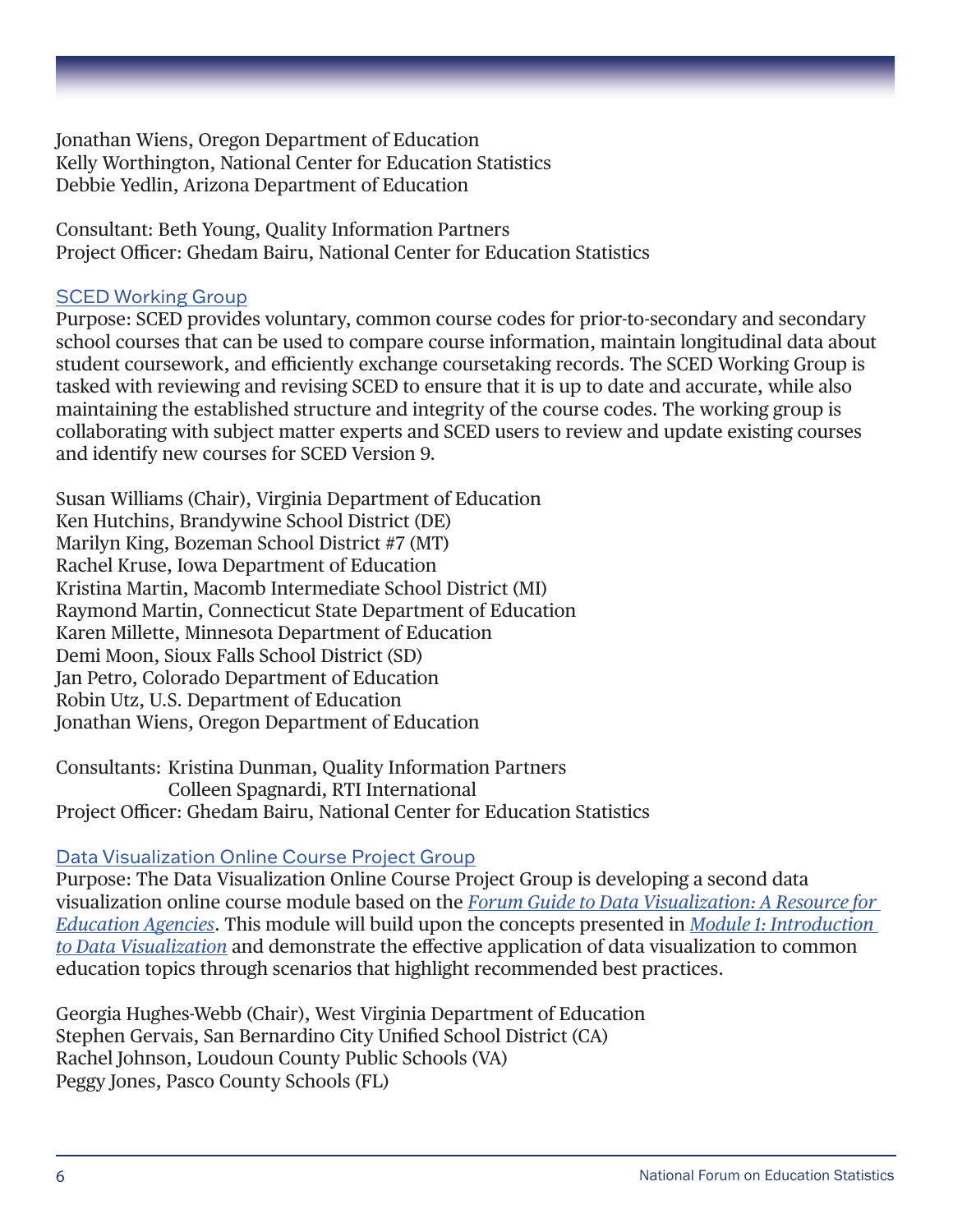Ellis Ott, Fairbanks North Star Borough School District (AK) Adrian L. Peoples, Delaware Department of Education Melanie Stewart, Milwaukee Public Schools (WI)

Consultant: Denise Lawson, Quality Information Partners Project Officer: Ghedam Bairu, National Center for Education Statistics

#### Two New Forum Training Suites

Purpose: The Forum is developing two new training suites:

- A SCED Training Suite designed to introduce new users to SCED and provide information on the benefits of SCED, the SCED coding structure, and tools for implementing and adapting SCED for use in different education agencies.
- A New Member Training Suite designed to introduce newly-appointed members to the Forum; provide information on Forum work, and resources; and help new members understand their responsibilities as Forum members.

Each training suite will feature a new assessment with an automatically-generated certificate for users who successfully pass the assessment.

## Forum Virtual Activities

#### Disclosure Avoidance Webinar

The Forum and the Privacy Technical Assistance Center (PTAC) joined efforts to deliver a virtual presentation on February 3, 2021. Frank Miller, ED, and the PTAC team provided an overview of best practices and staff training in disclosure avoidance methodology and public reporting.

#### Data Security and Destruction Best Practices Webinar

The Forum and PTAC joined efforts to deliver a virtual presentation on March 9, 2021. The PTAC team provided an overview of current data security best practices for education data systems and best practices for data destruction.

#### Attendance, Participation, and Engagement Panel Presentation

Jan Petro, Colorado Department of Education, Cheryl L. VanNoy, Saint Louis Public Schools (MO), Rachel Kruse, Iowa Department of Education, and Laura Hansen, Metro Nashville Public Schools (TN), participated in a virtual panel presentation on March 25, 2021. The panelists provided an overview of the *[Forum Guide to Attendance, Participation, and Engagement Data in Virtual and](https://nces.ed.gov/forum/pub_2021058.asp)  [Hybrid Learning Models](https://nces.ed.gov/forum/pub_2021058.asp)*. They also shared information on how agencies approached these data in spring 2020 and what they were doing for school year 2020-21.

#### Generate Overview and Update Webinar

Charlotte Ellis, Maine Department of Education, Jill Aurand, Nebraska Department of Education, and members of the Generate team delivered a virtual presentation to the Forum on April 15, 2021. The presentation provided an overview of the Generate solution, described the process for states to implement Generate, and looked at how modernization efforts might leverage this tool for further value-added opportunities.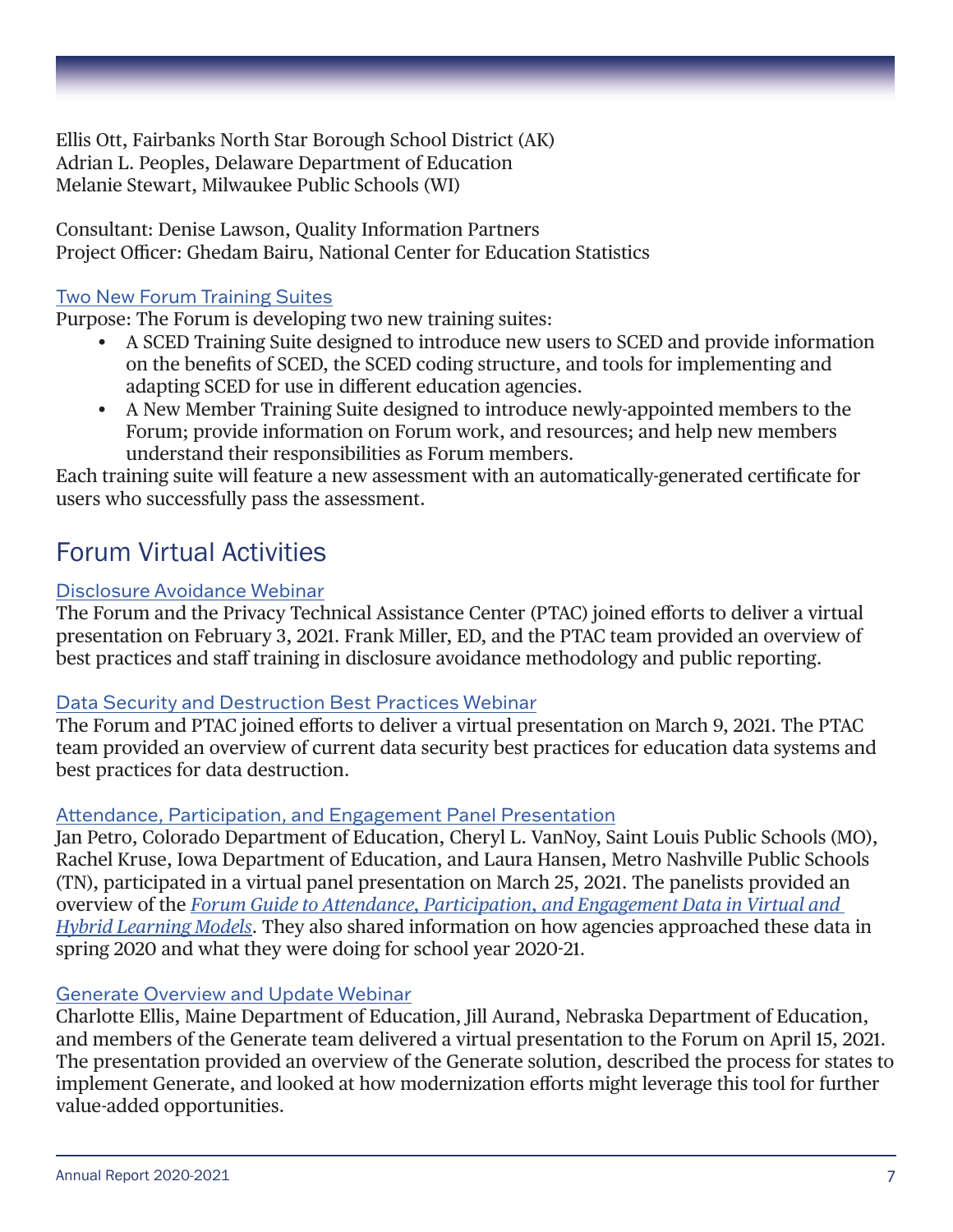#### Data Strategy and Metadata Panel Presentation

Georgia Hughes-Webb, West Virginia Department of Education, Melanie Stewart, Milwaukee Public Schools (WI), and Laura Boudreaux, Louisiana Department of Education, delivered a virtual presentation to the Forum on April 28, 2021. The presentation provided an overview of two Forum resources that are designed to help education agencies enhance their data practices: The *[Forum](https://nces.ed.gov/forum/pub_2021013.asp)  [Guide to Strategies for Education Data Collection and Reporting \(SEDCAR\)](https://nces.ed.gov/forum/pub_2021013.asp)* and the forthcoming *Forum Guide to Metadata*. The panelists also shared information on their agencies' data strategies and metadata practices.

### **Meetings**

#### Summer 2021 Virtual Meeting

The Summer 2021 Forum Meeting will be held virtually July 12-15.

## Other Activities

#### Forum Steering Committee

The Steering Committee oversees and coordinates all Forum activities. Members conducted monthly conference calls to discuss Forum events and to review the status of Forum projects. Facilitated and led by Dean Folkers, Nebraska Department of Education, the conference calls allowed Steering Committee members to discuss, plan, and review Forum projects and meetings.

#### Forum Presentations

The Forum delivered two virtual presentations at the 2021 Pennsylvania Department of Education Data Summit:

- *Forum Resources on Data Visualization*—Marilyn King, Bozeman School District #7 (MT), and Georgia Hughes-Webb, West Virginia Department of Education, delivered a virtual presentation on March 23, 2021. The presentation introduced two resources that are designed to help education agencies communicate data meaning in visual formats that are accessible, accurate, and actionable for a wide range of education stakeholders: The *[Forum](https://nces.ed.gov/forum/pub_2017016.asp)  [Guide to Data Visualization](https://nces.ed.gov/forum/pub_2017016.asp)* and the *[Forum Data Visualization Online Course](https://nces.ed.gov/forum/dv_course.asp)*.
- *Forum Resources on Cybersecurity & Virtual Education*—Jay Pennington, Iowa Department of Education, delivered a virtual presentation on March 24, 2021. This presentation provided an overview of two Forum resources that are designed to help education agencies secure virtual environments and collect virtual education data: The *[Forum Guide to Cybersecurity:](https://nces.ed.gov/forum/pub_2020137.asp)  [Safeguarding Your Data](https://nces.ed.gov/forum/pub_2020137.asp)* and the *[Forum Guide to Elementary/Secondary Virtual Education](https://nces.ed.gov/forum/pub_2016095.asp)  [Data](https://nces.ed.gov/forum/pub_2016095.asp)*.